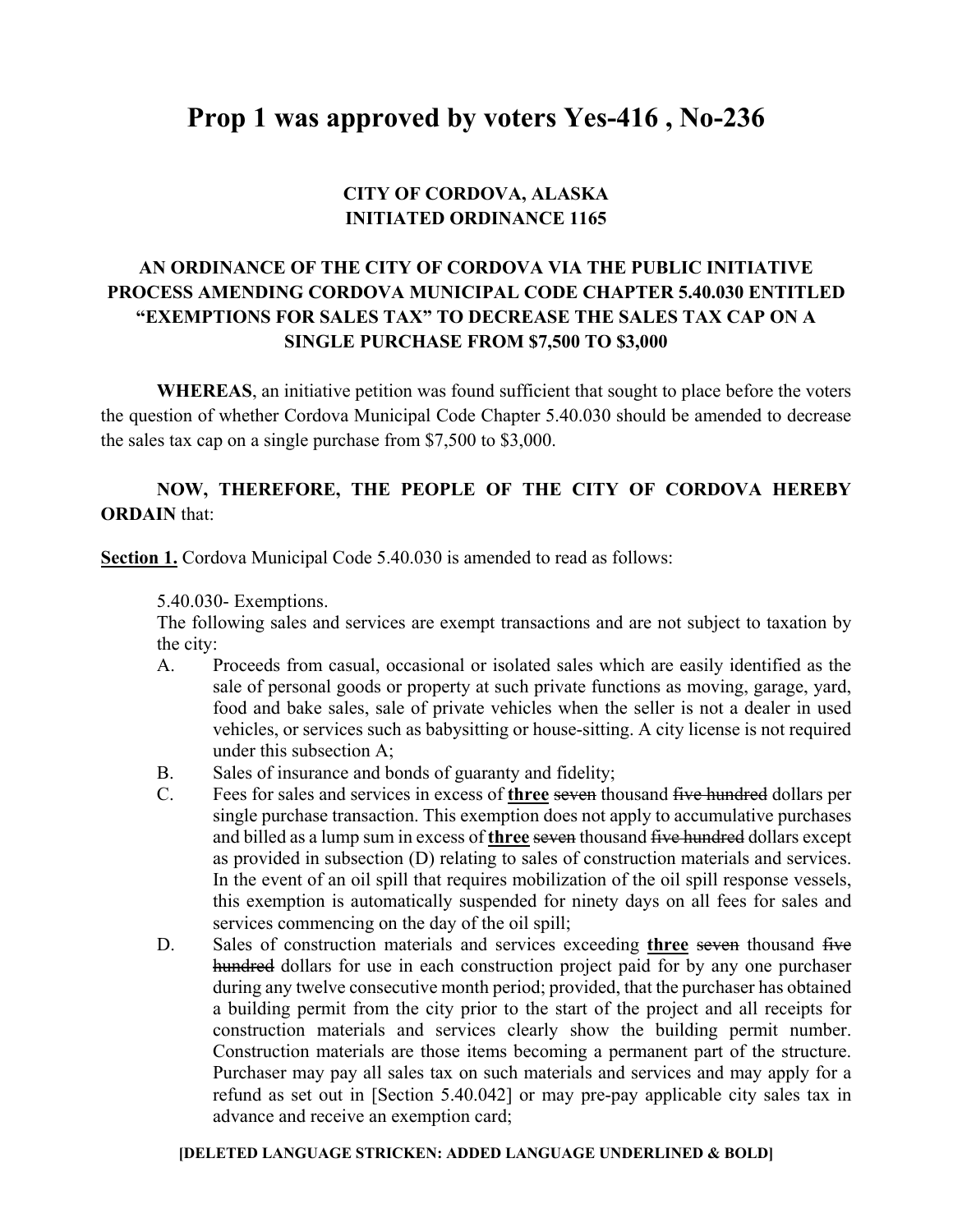- E. Gross receipts or proceeds derived from servicing, freezing, storing, handling or wharfing of fisheries commodities awaiting shipment or in the process of being shipped;
- F. Gross receipts or proceeds derived from sales or services which the municipality is prohibited from taxing under the laws of the state, or under the laws and the Constitution of the United States, including but not limited to:
	- 1. Sales by the U.S. Postal Service,

2. Sales of any items purchased with food coupons, food stamps or other type of certificate issued under 7 U.S.C. Sections 2011-2025 (Food Stamp Act),

3. Purchases made under the authority of or made with any type of certificate issued pursuant to 42 U.S.C. Sections 1771-1789 (Child Nutrition Act of 1966),

4. Interstate sales,

5. Air transportation including that portion of any chartered fishing or hunting expedition which covers the cost of air transportation,

6. Gross receipts or proceeds derived from sales to the United States, state, city or any political department thereof;

- G. Gross receipts or proceeds from the transportation (including freight and shipping charges), loading, unloading or storing of cargo from marine vessels or aircraft in foreign, interstate or intrastate commerce;
- H. Services of a person licensed or certified by the state of Alaska as a doctor of medicine and surgery, a doctor of osteopathy and surgery, a doctor of veterinary medicine, a chiropractor, a dentist, a naturopath, an optometrist, an audiologist, a hospital, an occupational therapist, a physical therapist, a massage therapist or a licensed or practical nurse; provided, that the service is within the scope of the state license or certificate;
- I. Services of a person licensed or certified by the state of Alaska as a psychologist or psychological associate, a clinical social worker, an alcohol and drug counselor, or a marital and family therapist;
- J. Fees for supplies, equipment and services provided by a hospital, medical clinic or dental clinic for patient treatment including laboratory and x-ray services;
- K. Gross receipts or proceeds of the retail sale of prescription drugs;
- L. Sale of cemetery plots, caskets, funeral and burial related items and the services by a funeral home;
- M. Commissions received by travel agencies for their services that are not set by and billed by the travel agencies. Service charges set by and billed by the travel agencies are not exempt from taxation under this chapter;
- N. Dues or fees to clubs, labor unions or fraternal organizations;
- O. Fees and charges for extracurricular activities or events promoted or undertaken by educational or student organizations;
- P. Sales by any student organization, parent/teacher organization or booster club recognized by the school or educational organization in which it operates, which proceeds are utilized to further the purposes for which the organization was formed;
- Q. Sales and services by schools or other educational organizations made in the course of their regular functions and activities, which proceeds are utilized to further the purposes for which such organization was formed;
- R. Sales of food at educational and hospital cafeterias and lunchrooms which are operated primarily for staff and/or students, and which are not operated for the purpose of sale to the general public for profit;

### **[DELETED LANGUAGE STRICKEN: ADDED LANGUAGE UNDERLINED & BOLD]**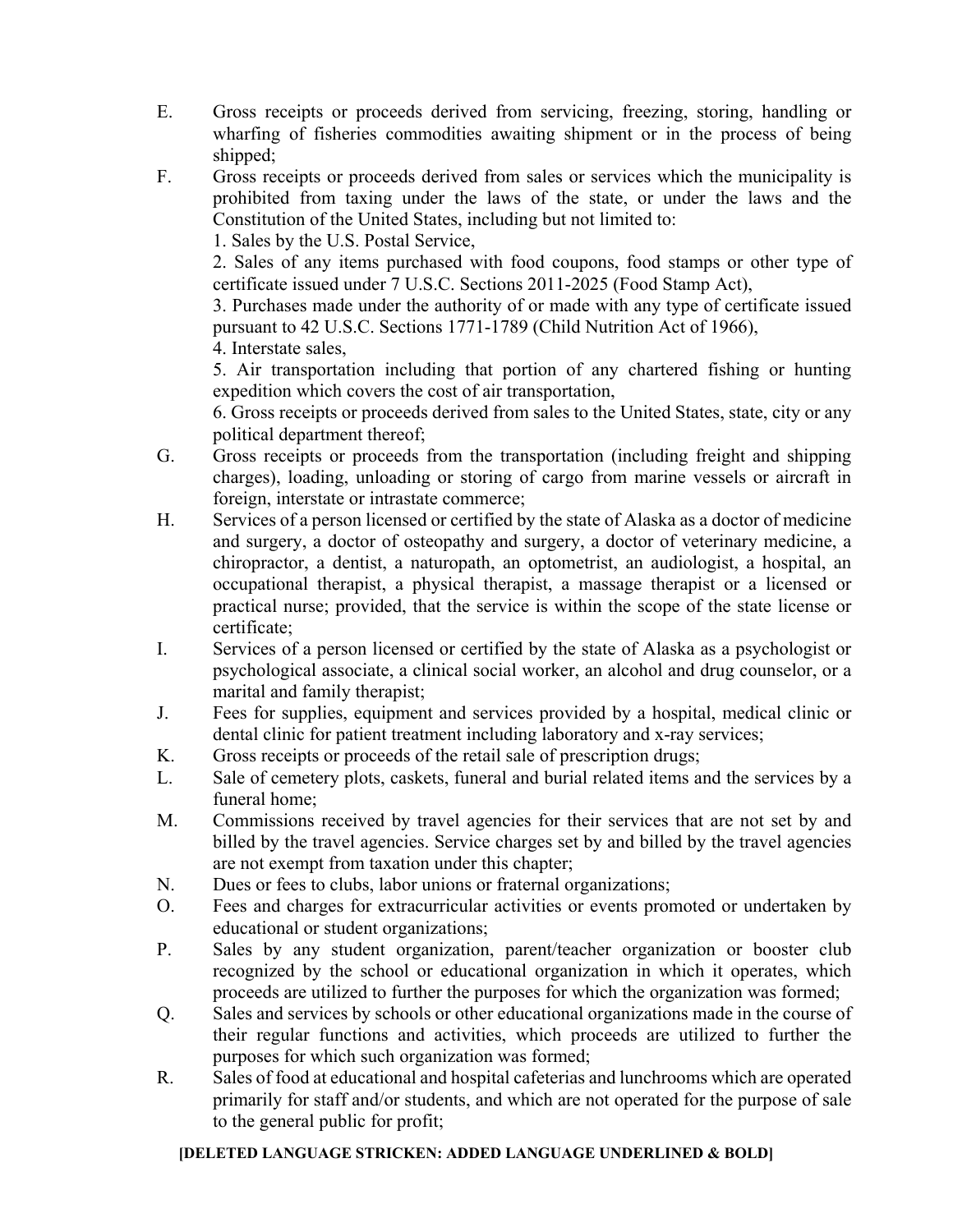- S. Sales, services and rentals by or to religious organizations which have obtained a  $501(c)(3)$  or  $501(c)(4)$  exemption certificate from the Internal Revenue Service and which are made in the normal conduct of religious activity; provided, the income from the exempt transaction is also exempt from federal income taxation;
- T. Sales, services and rentals by or to scouting, 4H or similar youth organizations which have obtained a  $501(c)(3)$  or  $501(c)(4)$  exemption certificate from the Internal Revenue Service and which are made in the normal conduct of activity; provided, the income from the exempt transaction is also exempt from federal income taxation;
- U. Sales, services and rentals by or to benevolent or civic organizations which have obtained a  $501(c)(3)$  or  $501(c)(4)$  exemption certificate from the Internal Revenue Service and which are made in the normal conduct of activity; provided, the income from the exempt transaction is also exempt from federal income taxation and the income is donated to a charity. Such organizations shall pay the sales taxes at the time of purchase and shall apply to the city for a refund as provided in Section 5.40.040;
- V. Proceeds from contract services provided by a state-licensed child care contractor;
- W. Proceeds from contract services provided by a person for the purpose of taking temporary care of minors for another person;
- X. Proceeds from products sold as wholesale sales to businesses designated by the state of Alaska as wholesalers. These include the sales of goods, wares, or merchandise to a retail dealer, manufacturer, or contractor, for resale within the city as is or incorporated into a product or commodity to be sold by the dealer, manufacturer or contractor within the city, if the subsequent sale is subject to the city sales tax. In this connection a retailer must stock that merchandise for resale, display the same to the public and hold himself out as regularly engaged in the business of selling such products;
- Y. Proceeds from products sold for resale:
	- 1. Sales of goods, wares or merchandise to a retail dealer, manufacturer or contractor, for resale within the city as is or incorporated into a product or commodity to be sold by the dealer, manufacturer or contractor within the city, if the subsequent sale is subject to the city sales tax. The product must be an item that is sold as part of the reseller's primary business and must be of such nature that it can be purchased by the general public in a transaction that is not dependent upon the purchase of another product or service,
	- 2. Goods, wares or merchandise that can be purchased only as part of a package purchase of services, such as a bed-and-breakfast or a fishing or hunting charter and not by the general public as separate and individual items are not exempt under this chapter,
	- 3. Food products that are purchased for resale must be purchased and sold as is or prepared in a kitchen that is DEC-certified in order to qualify for sales tax exemption. Proof of certification must be available upon request;
- Z. Proceeds from services for resale: Services that are provided by a subcontractor to a contractor for a third party is considered services for resale and is exempt from taxation;
- AA. Sales of real property. Rentals of real property are not exempt from taxation by the city.
- AB. Commissions or fees in excess of **three** seven thousand five hundred dollars earned by brokers or agents in real estate sales transactions.

#### **[DELETED LANGUAGE STRICKEN: ADDED LANGUAGE UNDERLINED & BOLD]**